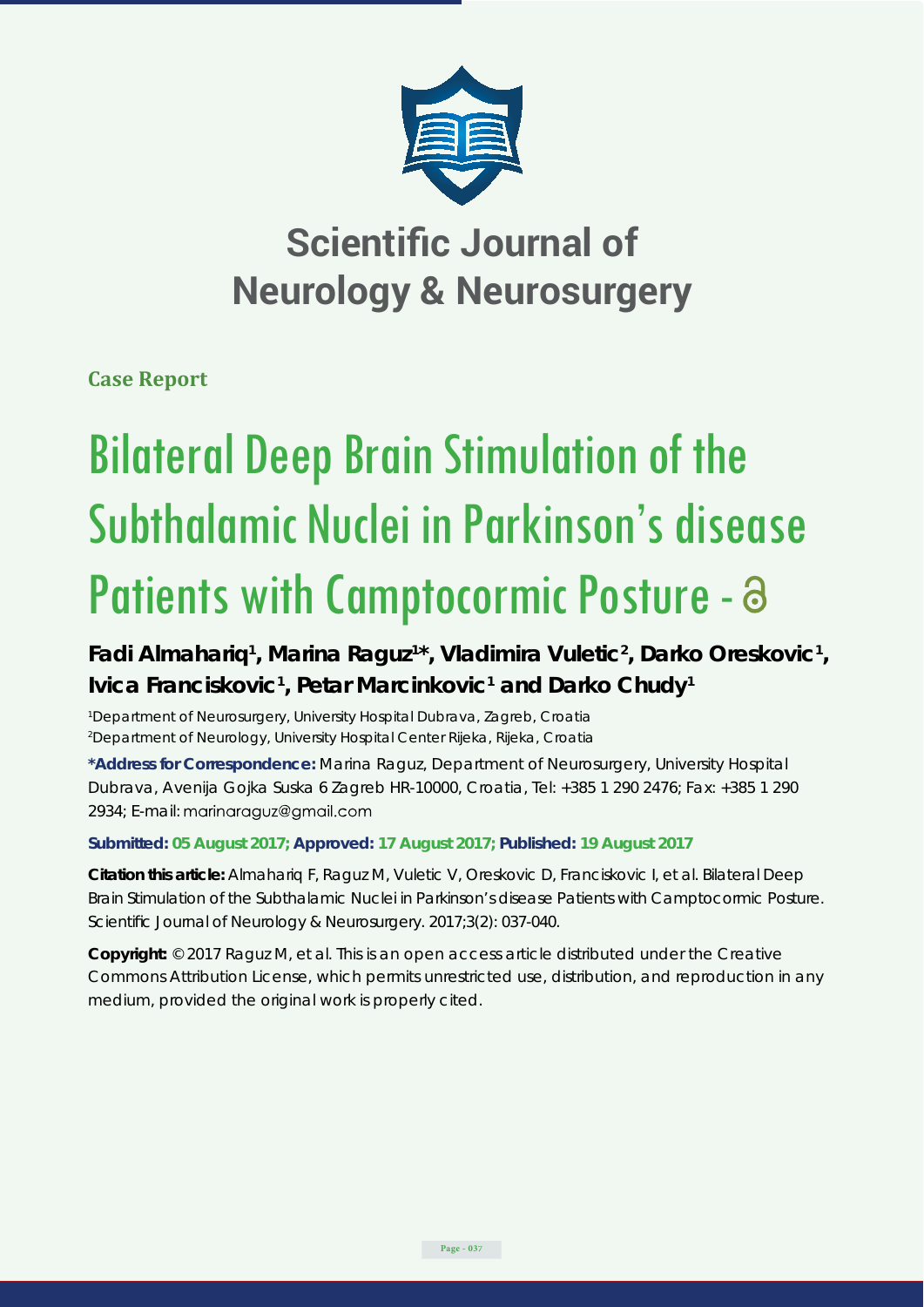#### **ABSTRACT**

Background: Camptocormia is a disabling syndrome characterized by forward flexion that can be an idiopathic or associated with numerous diseases like movement disorders. Posture improvement could be expected after bilateral deep brain stimulation (DBS) of the Globus Pallidus Internus (GPI) or Subthalamic Nucleus (STN) in Parkinson's disease (PD) patients with camptocormia. The aim of this study was to determine the efficacy of bilateral STN DBS in alleviating the degree of camptocormia in PD patients.

**Methods:** Two patients (67 year old female and 66 year old male) suffering from PD in the last ten years were subjected to bilateral STN DBS procedure. The positions of electrodes were verified with a postoperative magnetic resonance imaging. The results were objectivized by measuring thoracolumbar flexion angle before and after operation and utilizing all recommended scales for the international survey of DBS.

Results: The degree of forward flexion of the spine substantially decreased and the quality of life, motor symptoms and functioning was improved in both patients.

**Conclusions:** STN DBS should be considered as a potential treatment option for PD patients with camptocormia. Further analysis is needed to conclude which PD patients are suitable candidates for bilateral STN or GPi stimulation in the treatment of camptocormia.

**Keywords:** Camptocormia; Deep Brain Stimulation (DBS); Parkinson's disease (PD); Subthalamic Nucleus (STN); Globus Pallidus Internus (GPI).

#### **INTRODUCTION**

Camptocormia, also known as ''Bent Spine Syndrome'' (BSS), is one of the most disabling features of Parkinson's disease (PD). It manifests as a marked forward flexion of the thoracolumbar spine that worsens during walking or standing with a tendency to worsen with fatigue [1,2], but disappears in the recumbent position [3-5]. Camptocormia occurs in approximatelly 10% of PD patients [2], progressively over a year or more, and the trunk flexion is usually associated with scoliosis in these patients. Long standing camptocormia often results in low back pain from sagittal misalignment and potentially increases the risk of falling due to axial instability. These debilitating symptoms are further complicated by degenerative or osteoporotic changes of the spine, which are evidenced to be common in patients with PD. Magnetic Resonance Imaging (MRI) described paraspinal muscle signal abnormalities and fatty replacement in camptocormia patients [5,6], while spinal erector electromyogram shows motor unit reductions [6]. Camptocormia can be an idiopathic condition, but can also be associated with numerous diseases like spinal or metabolic disorders, neuromuscular and movement disorders [2,4]. Camptocormia in PD patients did not show significant improvement with levodopa treatment [4,7]. Conservative treatment for camptocormia, such as psychotherapy, physiotherapy, drugs and botulinum toxin injections are limited and usually futile [8]. Surgical treatment includes bilateral pallidal (GPi) or bilateral Subthalamic Nucleus (STN) DBS [8]. Several reports showed successful bilateral pallidal and bilateral subthalamic nucleus stimulation leading to alleviation of camptocormia in PD patients [7,9-13], and patients without PD [14]. Reports of success after STN or GPi stimulation support the important role of the basal ganglia in axial posture control [15]. However, outcome results are inconsistent, especially STN DBS data. The aim of this study was to determine the efficacy of bilateral STN DBS in alleviating the degree of camptocormia in two PD patients by measuring the thoracolumbar angle preoperatively and on pre-defined postoperative follow up.

#### **PATIENTS AND METHODS**

Two patients suffering from PD associated with camptocormia underwent operative treatment. The Thoracolumbar Flexion Angle (TLA) was assessed before and after the surgery according to recommended scales for the international survey of DBS; Functional Independence Measure (FIM) instrument, Unified Parkinson Disease Rating Scale – UPDRS, especially motor score and Activities Of Daily Living (ADL) and levodopa dosage. TLA was measured

from the lateral view of the patient and it is the angle between the thoracolumbar spine and a vertical line [Figure 1]. Both patients (67 year old female and 66 year old male) were diagnosed with an advanced PD and severe camptocormia at least ten years prior to operation. It started with unilateral tremor, rigidity and dyskinesia and was characterized by bilateral spreading. Over the last 3 years camptocormia progressed. Pharmacotherapy showed poor effect on PD and camptocormia management. Therefore, patient's life quality was significantly decreased. Preoperatively, patients UPDRS III score, TLA degrees and UPDRS ADL score were recorded [Table 1].

Both patients underwent bilateral stereotactic Subthalamic Nucleus Deep Brain Stimulation (STN DBS) surgery. In a local anesthesia, a Leksell frame was fixed on the patient's head and Multi-Slice Computed Tomography (MSCT) scan was performed (slides thickness 0,75 mm). Afterwards, the MSCT scan was merged with a preoperative MRI T2 sequences (slides thickness 1,5 mm) using Medtronic Stealth Station TREON plus Surgical Navigation. Target point (STN bilaterally) was defined alongside with the entry point, whereupon Medtronic electrodes (lead model 3389) were implanted bilaterally in the STN. The target point was determined according to the anterior (AC) and posterior (PC) commissures as follows: for the first patient 16.5 millimeters (mm) posterior from the AC, 14.5 mm



**Figure 1:** Patient's posture

a) Preoperatively, showing forward trunk flexion, with increased Thoracolumbar Angle (TLA)

b) Postoperatively, showing flexion reduction

c) After 6 months control, showing habitual posture.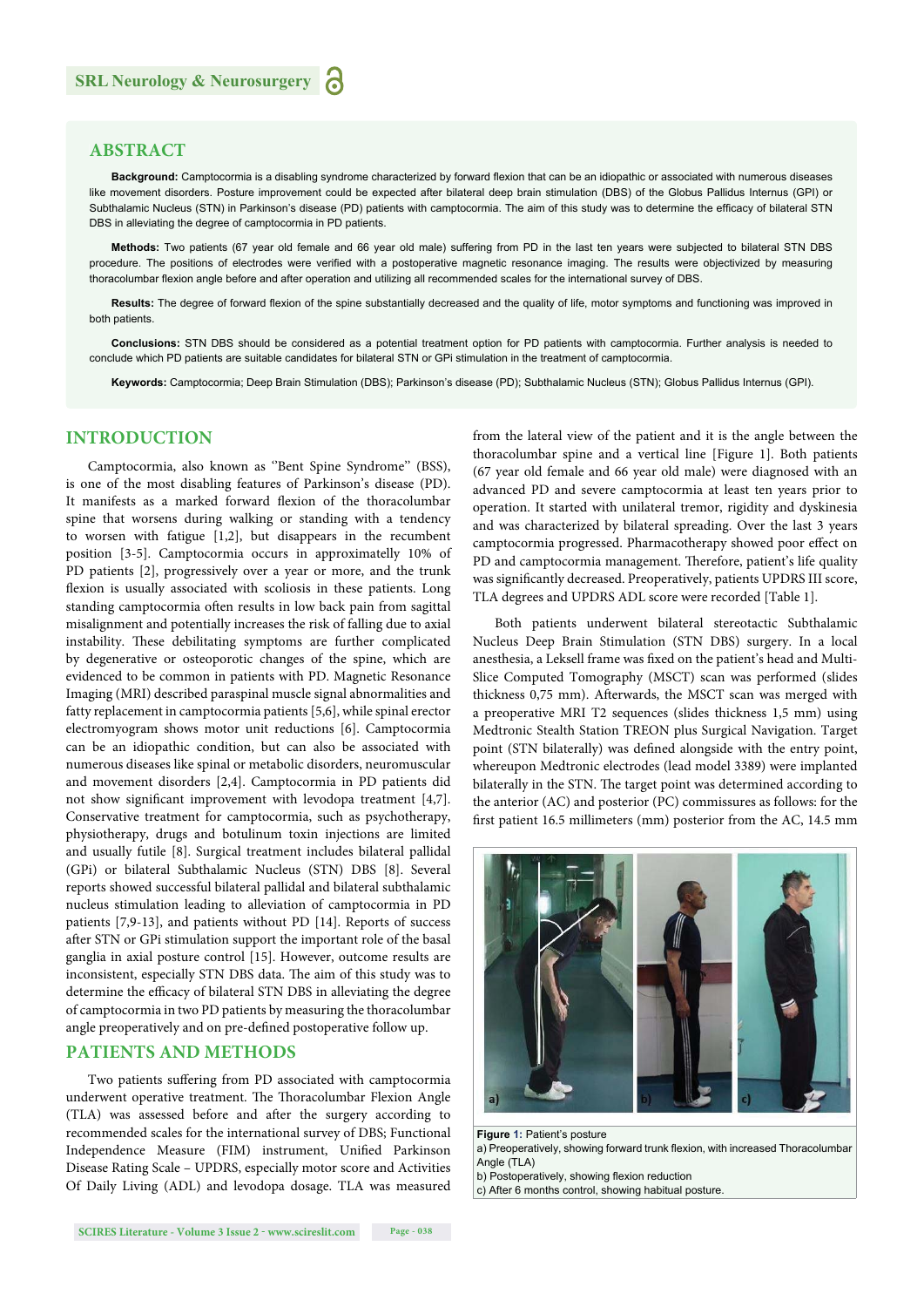|                                      | <b>Patient</b>                   |                        |
|--------------------------------------|----------------------------------|------------------------|
|                                      | $\overline{1}$                   | $\mathbf{II}$          |
| Age (year)/sex                       | 67/F                             | 66 / M                 |
| Duration of disease<br>(year)        | 15                               | 8                      |
| Follow-up after surgery<br>(months)  | 1/3/6/12                         | 1/3/6                  |
| <b>UPDRS III off</b><br>medication   |                                  |                        |
| Preoperatively                       | 52                               | 44                     |
| Postoperatively (on<br>follow ups)   | 22/18/18/16                      | 28/24/20               |
| Improvement (%)                      | 57.6% / 65.3% / 65.3%<br>/ 69.2% | 36.3% / 45.5% / 54.5 % |
| UPDRS III on<br>medication           |                                  |                        |
| Preoperatively                       | 39                               | 30                     |
| Postoperatively (on<br>follow ups)   | 20 / 16 / 12 / 10                | 16/14/10               |
| FIM score                            |                                  |                        |
| Preoperatively                       | 70                               | 68                     |
| Postoperatively                      | 116                              | 118                    |
| Levodopa daily dose<br>(mg)          |                                  |                        |
| Preoperatively                       | 1000                             | 1860                   |
| Postoperatively                      | 645                              | 1000                   |
| Thoracolumbar angle<br>TLA (degrees) |                                  |                        |
| Preoperatively                       | 80                               | 65                     |
| Postoperatively (follow<br>ups)      | 20 / 16 / 13 / 10                | 15/13/10               |
| Improvement (%)                      | 75% / 80% / 83.75% /<br>87.5%    | 76.9% / 80% / 84.6%    |

Table 1: Follow up of the two PD patients with camptocormia who underwent DBS.

lateral on the left and 13.3 mm on the right from the AC-PC line and 4 mm ventral from the AC-PC line, while AC-PC line was 27 mm in length; for the second patient 16 mm posterior from the AC, 13.5 mm lateral on the left and 13 mm on the right, while the AC-PC line was 26 mm in length. The entry point was approximately 2.5 centimeters (cm) from the midsagittal line and 1 cm anterior from the coronal suture. The ACTIVA PC programmable pulse generator was implanted subcutaneously in the left pectoral region. Postoperative MSCT and MRI were performed to confirm the exact location of electrodes placement in the STN. The programming parameters for the first patient were as follows: right electrode: 9(-) 2.8 V, 130 Hz, 90 μs; left electrode: 1(-) 2.7 V, 130Hz, 90μs. Stimulation parameters for the second patient were: left electrode: 8(-) 1.8V, 130 Hz, 90 μs; right electrode: 0(-) 1.8V, 130 Hz, 90μs. In both patients the case of the neurostimulator was set as an anode and the stimulation parameters mentioned above were reached gradually during the first few postoperative days. The follow up period alongside with postoperative measurement of the TLA were done 1 month, 3 months, 6 months for both patients, and one year after operation for female patient.

#### **RESULTS**

PD symptoms and camptocormia showed rapid improvement after the initial programming, one week postoperatively. The degree of thoracolumbar flexion substantially decreased in both patients. In female patient TLA was decreasing over time; 20° after the first month,  $16^{\circ}$  after 3 months,  $13^{\circ}$  after 6 postoperative months and finally  $10^{\circ}$  a year after the surgery. UPDRS III score improved from 52 to 16, and the UPDRS ADL score improved from 39 to 10. FIM score improved from 70 to 116 postoperatively. Levodopa daily dose was reduced from 1000 mg preoperatively to 645 mg postoperatively [Table 1]. In male patient TLA was decreasing over time; 15° after the first month, 13° after 3 months and 10° after 6 months. UPDRS III score improved from 44 to 20 postoperatively, UPDRS ADL score improved from 30 to 10, FIM improved to 118 postoperatively. Levodopa daily dose was reduced from 1860 mg preoperatively to 1000 mg postoperatively [Table 1]. Quality of life increased significantly in both patients, pain and sleep problems included. There were no postoperative complications and the positions of implanted electrodes were within STN in both patients. The stimulation parameters were slightly changed on the follow-ups if the patients experienced dyskinesia or other adverse effects.

#### **DISCUSSION**

DBS is widely accepted form of therapy for PD patients, especially in patients within pharmacy resistant PD [15]. Unlike several papers reporting beneficial effect of DBS on motor symptoms and dyskinesia in PD patients, there are only few reports showing the effect of DBS in PD patients with camptocormia [1,11,13,16-18]. Bilateral STN DBS showed significant improvement of camptocormia with a substantial improvement of the TLA of around  $78 \pm 9.1\%$  [12], which is consistent with our result. Like in other studies, our patients showed major improvement after the DBS procedure. Their results in UPRDS III "off medication" are more than 50% improved after 6 and 12 months, respectively. A substantial improvement was observed in their UPDRS III "on medication" with a decline from 39 and 30 preoperatively to 10 postoperatively. TLA in both patients notably reduced to only 10° for about 6 and 12 months after the operation, respectively. Reduced TLA implicate posture improvement for more than 85% and increased life quality in our patients. It should be mentioned that in several studies [1,10] beneficial effect of STN DBS didn't occur within all patients included. The efficacy of DBS in PD patients with camptocormia seems to depend whether camptocormia is caused by predominant basal ganglia dysfunction or myopathy [18]. Camptocormia caused by myopathy is more frequent and doesn't respond to DBS, unlike camptocormia caused by basal ganglia dysfunction [18]. Patients who do not respond to DBS treatment should be screened for other camptocormia causes [18]. Also, the efficacy of STN DBS depends on the duration of camptocormia. Patients with shorter duration of camptocormia experience a beneficial DBS effect [19]. Reports of posture improvement in PD patients with bilateral STN or GPi DBS surgical procedure confirm that basal ganglia has a great role in posture and gait control [20,21]. Besides STN, the GPi can be considered an alternative target for PD patients with camptocormia, because it's assumed that most STN efferent neurons send axons that simultaneously innervate the GPi [20,21]. There are studies confirming that bilateral GPi DBS can alleviate the severity of camptocormia in PD patients [13,17].

#### **CONCLUSION**

Although results may vary from excellent improvement to no improvement at all, STN DBS should be considered as a potential treatment option for PD patients with camptocormia. Majority reports of bilateral STN and GPi DBS in PD patients with camptocormia speak in favor of successful control of axial posture in these patients. Further and bigger studies are needed to conclude which PD patients are candidates for bilateral STN or GPi stimulation and what kind of screening should they undergo to determine if they are appropriate candidates for STN or GPi DBS.